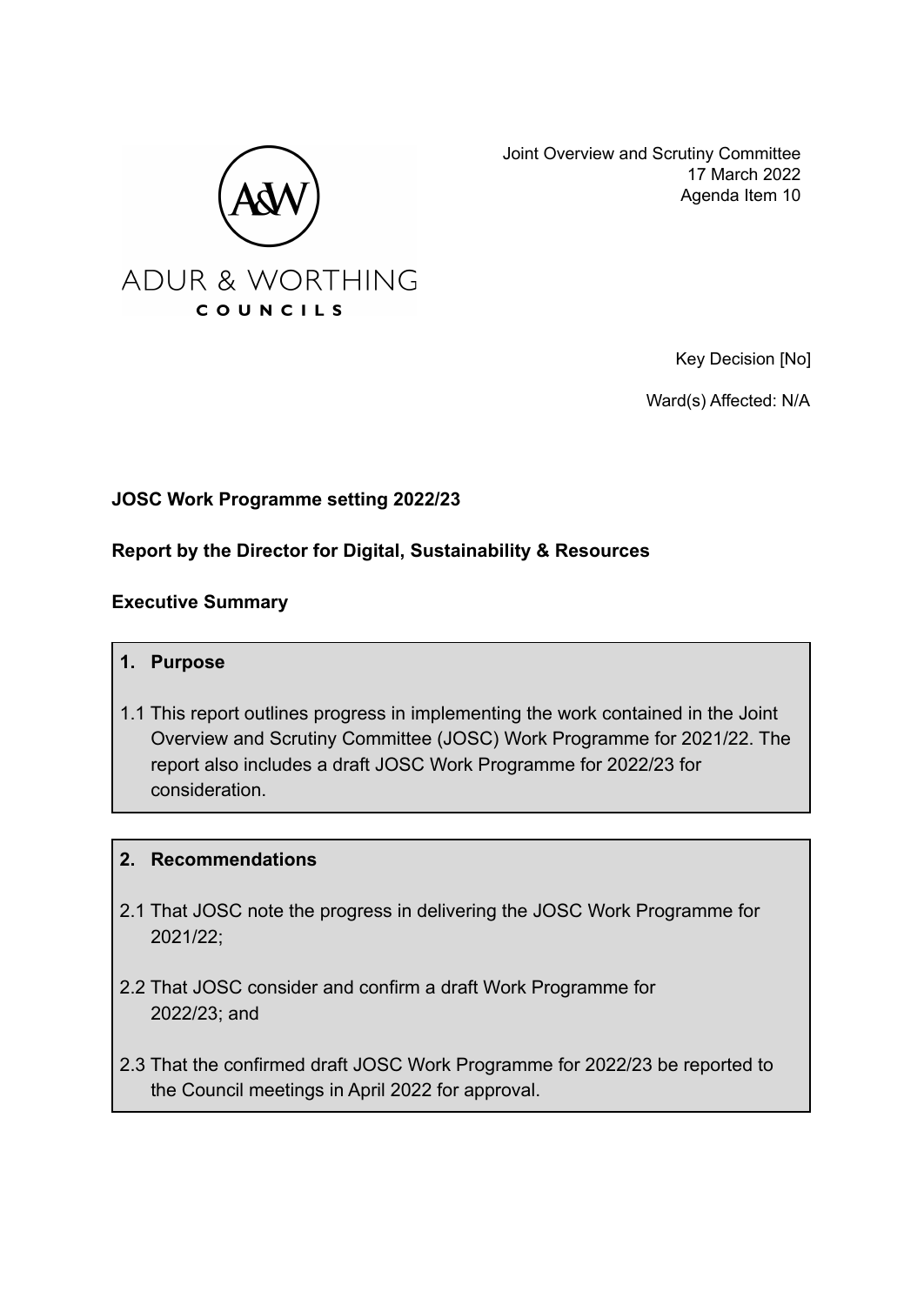### **3. Context**

- 3.1 The current JOSC Work Programme for 2021/22 has been reviewed at each meeting during the 2021/22 Municipal Year. A copy of the 2021/22 Work Programme is attached as part of the Appendix to this report which provides analysis of changes made to the Work Programme during the course of the year.
- 3.2 Paragraph 9.2 of the Joint Overview and Scrutiny Procedure Rules, which form part of the Councils' Constitutions and are binding on all Members, states that the work programme will be approved by both Councils. A report must also be taken to each full Council on an annual basis detailing any changes to the Work Programme and this is usually reported mid year and for 22/23 this will be done in December 2022.

# **4. Issues for consideration/Proposed changes to the Work Programme in 2022/23**

- 4.1 The Committee has received regular update reports on the implementation of the Work Programme at each meeting throughout 2021/22 with the last of those being at the meeting on 27 January 2022.
- 4.2 A draft Work Programme for 2022/23 has now been produced for the Committee to consider which is set out in the Appendix to this report. Items for the Work Programme need to be chosen guided by how closely they align with the Councils' Strategic objectives, how the Committee can influence the outcomes and also general value and outcomes in accordance with the (PAPER criteria) - P - Public Interest, (A) - Ability to change, (P) - Performance, (E) - Extent and (R) - Replication.
- 4.3 The Committee is requested to consider the draft Work Programme and consider if any further items are required to be added to the Work Programme. For 2022/23 it is once again proposed that JOSC should hold individual interviews with the Executive Members which enable JOSC to hold the Executive Members to account and review their work and decisions. It is also proposed that JOSC should receive regular twice yearly update reports from the Chief Executive on the delivery of the aims and commitments set out in the strategic vision 'Platforms for our Places: Going Further 2020 - 2022' and the new Corporate Strategy when that is produced. It is suggested that this should be in October 2022 and March 2023. These reports will enable JOSC to hold the Chief Executive to account and monitor the progress of the delivery of this important strategic vision and future Corporate Strategy.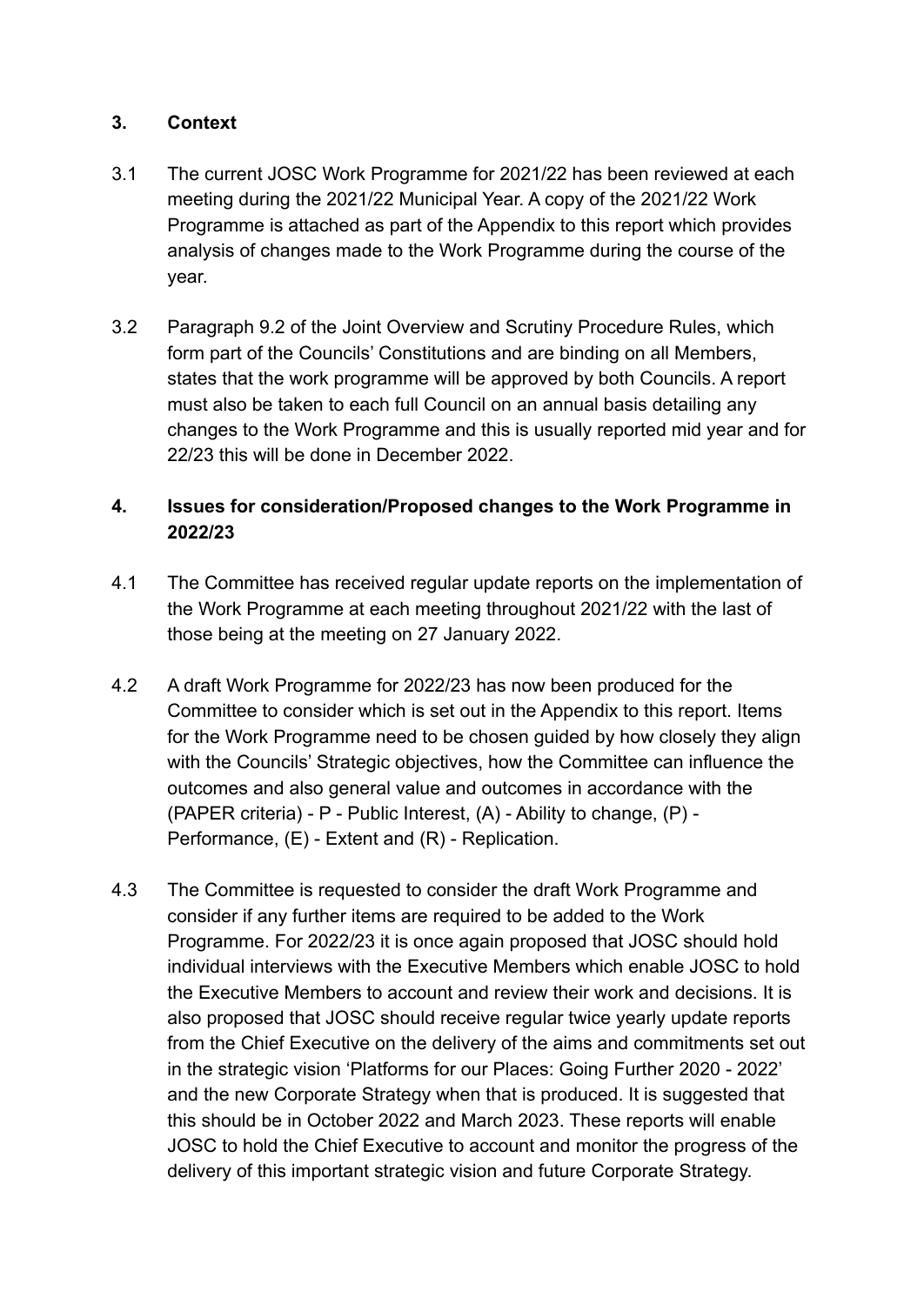4.4 During the Municipal Year, items may be added to the JOSC Work Programme, where appropriate. Requests for additional matters to be included in the Work Programme will initially be considered by the Joint Chairpersons in accordance with the criteria and they will make their recommendations to the next JOSC for consideration and determination following receipt of the Officer report. Consideration should also be given to the capacity of the Committee and resources available when considering further Work Programme items.

### **5. Engagement and Communication**

5.1 The JOSC Chairmen, Vice-Chairmen and the Councils Leadership Team have been consulted on the proposals contained in this report.

# **6. Financial Implications**

6.1 There are no direct financial implications to consider within this report.

# **7. Legal Implications**

- 7.1 Under Section 111 of the Local Government Act 1972, the Councils have the power to do anything to facilitate or which is conducive or incidental to the discharge of any of their functions.
- 7.2 Section 1 of the Localism Act 2011 provides a Local Authority to do anything that individuals generally may do (subject to any current restrictions or limitations prescribed in existing legislation).
- 7.3 Section 3(1) of the Local Government Act 1999 (LGA 1999) contains a general duty on a best value authority to make arrangements to secure continuous improvement in the way in which its functions are exercised, having regard to a combination of economy, efficiency and effectiveness.
- 7.4 Paragraph 9.2 of the current Joint Overview and Scrutiny Procedure Rules, which form part of the Councils' Constitutions and are binding on all Members, states that the Work Programme will be approved by both Councils. A report must be taken to both Councils on an annual basis seeking both Councils' approval of the Joint Overview and Scrutiny Committee work programme for the forthcoming year and any changes to the Work Programme should be submitted to the Councils approximately mid year for noting.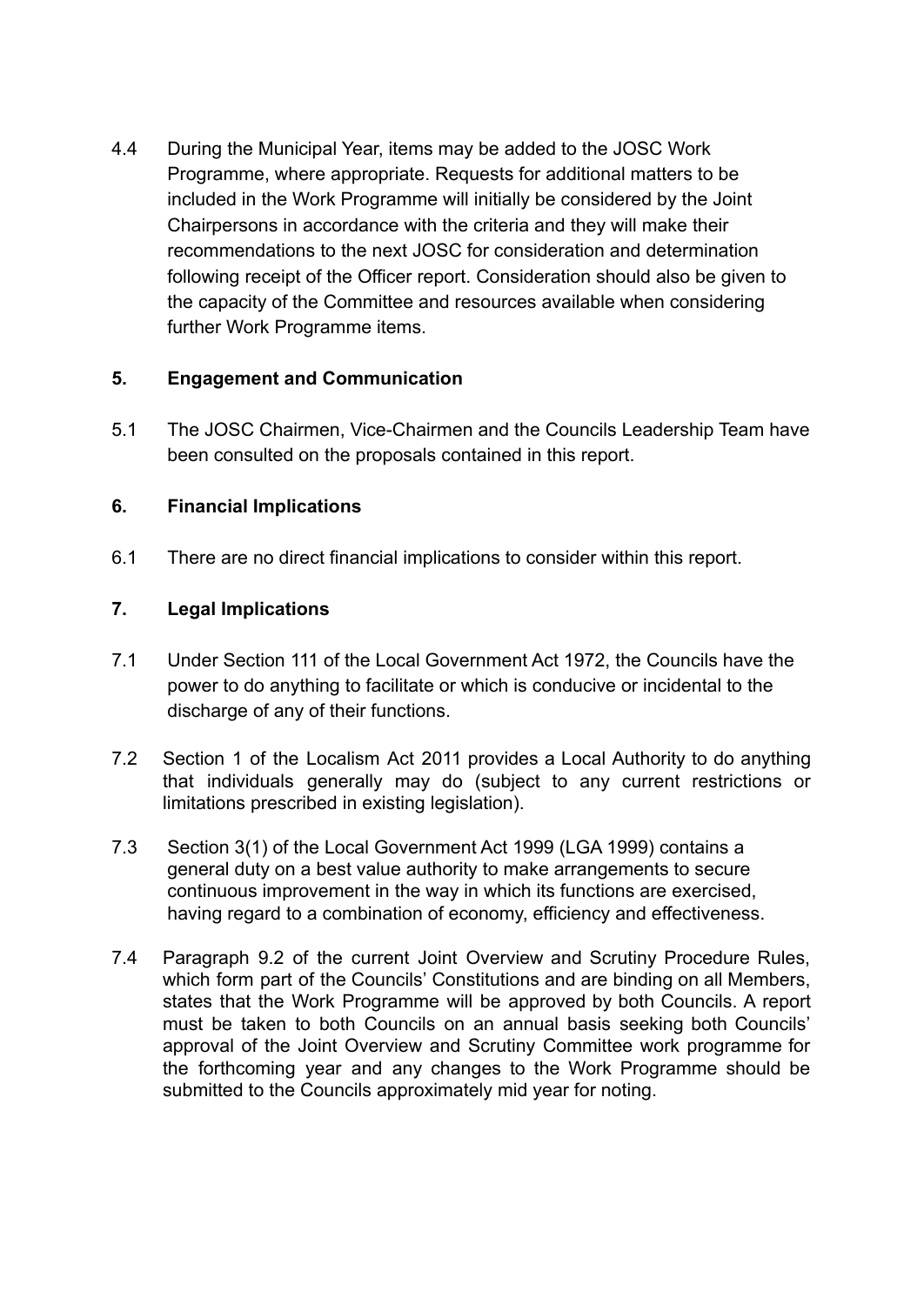# **Background Papers**

Joint Overview and Scrutiny Procedure Rules

# **Officer Contact Details:-**

Mark Lowe Scrutiny and Risk Officer Tel: 01903 221009 [mark.lowe@adur-worthing.gov.uk](mailto:mark.lowe@adur-worthing.gov.uk)